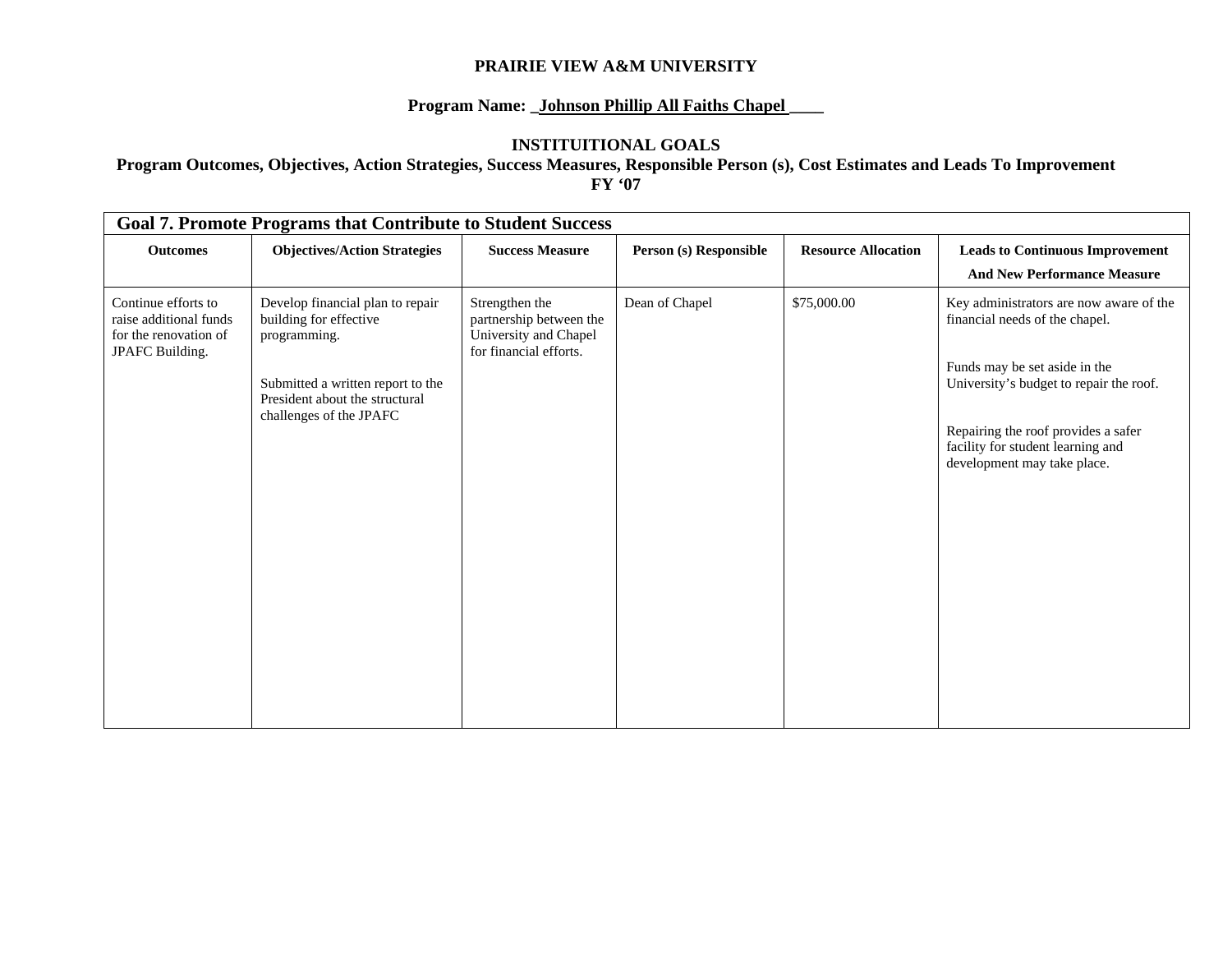### **Program Name: \_Johnson Phillip All Faiths Chapel \_\_\_\_**

#### **INSTITUITIONAL GOALS**

| Improve the quality of<br><b>Support Staff</b> | Collaborate with the Texas<br>A&M System Universities and<br>Agencies through participation<br>in the annual TAMUS Student<br>Affairs Symposium | 2007 Satisfaction Survey<br>yielded 100% approval<br>rating with the TAMUS<br><b>Student Affairs</b><br>Symposium sponsored by<br><b>PVAMU</b><br>(75.2% rated the<br>Symposium as excellent;<br>24.8 rated the overall<br>Symposium as good) | PD<br>$\mathbf{P}\mathbf{S}$ | \$500 | Maintained efforts to gain and share best<br>practices and innovative research on<br>programming in Student Affairs<br>Strengthened linkages among like<br>departments across the A&M System<br>2007-08 goal is to maintain 100% staff<br>participation at the TAMUS Student<br>Affairs Symposium |
|------------------------------------------------|-------------------------------------------------------------------------------------------------------------------------------------------------|-----------------------------------------------------------------------------------------------------------------------------------------------------------------------------------------------------------------------------------------------|------------------------------|-------|---------------------------------------------------------------------------------------------------------------------------------------------------------------------------------------------------------------------------------------------------------------------------------------------------|
|                                                |                                                                                                                                                 |                                                                                                                                                                                                                                               |                              |       |                                                                                                                                                                                                                                                                                                   |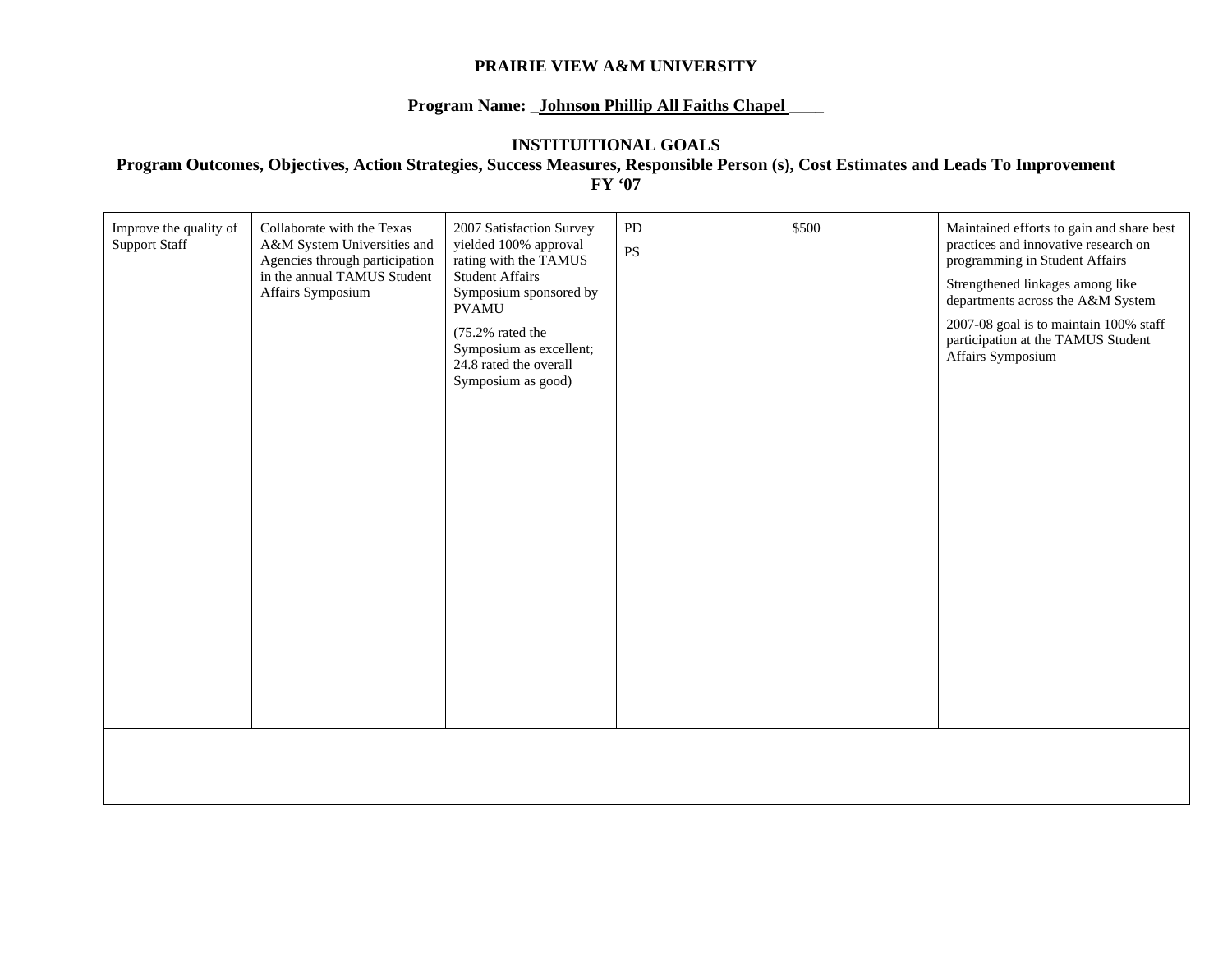## **Program Name: \_Johnson Phillip All Faiths Chapel \_\_\_\_**

#### **INSTITUITIONAL GOALS**

| <b>Goal 7. Promote Programs that Contribute to Student Success</b>                                            |                                                                                                                                                         |                                                                                                                                                                                                                                                                                                         |                                                                                 |                            |                                                                                                                                                                                                                                                                                                                                                                                                                                                                                                                                                                                                                                                                                               |  |  |  |  |
|---------------------------------------------------------------------------------------------------------------|---------------------------------------------------------------------------------------------------------------------------------------------------------|---------------------------------------------------------------------------------------------------------------------------------------------------------------------------------------------------------------------------------------------------------------------------------------------------------|---------------------------------------------------------------------------------|----------------------------|-----------------------------------------------------------------------------------------------------------------------------------------------------------------------------------------------------------------------------------------------------------------------------------------------------------------------------------------------------------------------------------------------------------------------------------------------------------------------------------------------------------------------------------------------------------------------------------------------------------------------------------------------------------------------------------------------|--|--|--|--|
| <b>Outcomes</b>                                                                                               | <b>Objectives/Action Strategies</b>                                                                                                                     | <b>Success Measure</b>                                                                                                                                                                                                                                                                                  | Person (s) Responsible                                                          | <b>Resource Allocation</b> | <b>Leads to Continuous Improvement</b><br><b>And New Performance Measure</b>                                                                                                                                                                                                                                                                                                                                                                                                                                                                                                                                                                                                                  |  |  |  |  |
| Engage students in<br>rigorous educational<br>programs and provide<br>an environment<br>conductive to success | 2) Support services<br>for<br>faculty who teach students<br>with disabilities<br>Enhance student advocacy<br>skills and lifelong learning<br>strategies | Conducted electronic<br>faculty survey in AY06-07<br>62% of faculty data<br>suggested need for faculty<br>advising guide and<br>Handbook.<br>New Handbook and<br>Faculty Advising Guide<br>completed in March, 2006<br>Grievance Policy revised<br>and posted on University<br>homepage in Spring, 2007 | PD<br><b>PS</b><br>PD, AVPSS Human<br>Resources<br>PD<br><b>PS</b><br>Webmaster | N/A<br>\$2,200<br>N/A      | August 2007 Student Handbook and<br>Faculty Advising Guide disseminated to<br>students and faculty<br>AY 07-08, Set-up email address for<br>anonymous "Ask The Director"<br>questions, comments, suggestions<br>Email box will assist persons to ask and<br>access ADA information in a confidential<br>format with the option of only leaving<br>identifying information if they want a<br>personal response.<br>On-line access to printed information.<br>Provides information and outreach to<br>students matriculating at satellite<br>campuses<br>In September of AY07-08, copies of the<br>Student Handbook will be hand-carried<br>or mailed to the Directors of satellite<br>campuses |  |  |  |  |
|                                                                                                               |                                                                                                                                                         |                                                                                                                                                                                                                                                                                                         |                                                                                 |                            |                                                                                                                                                                                                                                                                                                                                                                                                                                                                                                                                                                                                                                                                                               |  |  |  |  |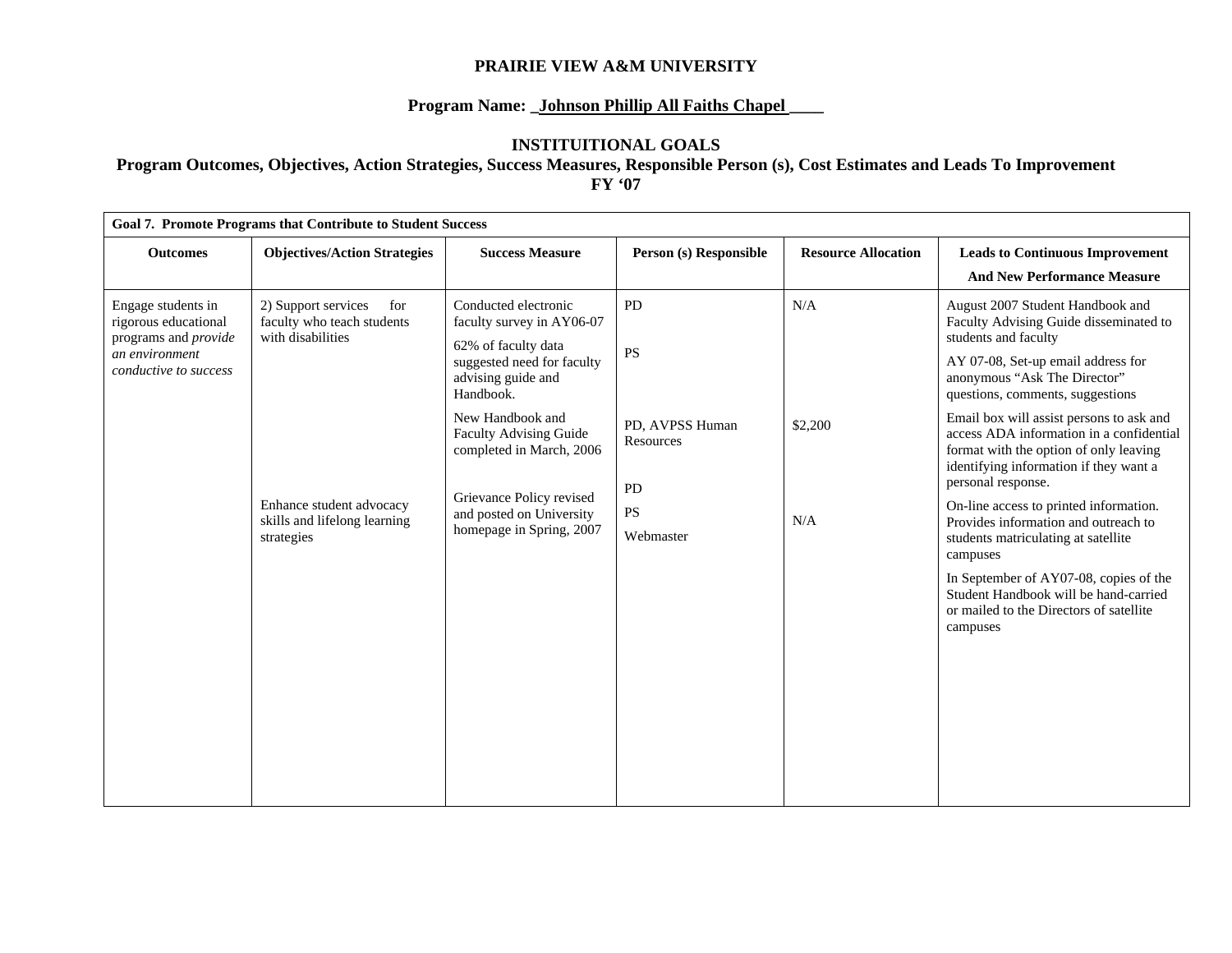## Program Name: \_Johnson Phillip All Faiths Chapel

#### **INSTITUITIONAL GOALS**

| <b>Goal 7. Promote Programs that Contribute to Student Success</b>                                            |                                                                                                                                 |                                                                                                                                                                           |                        |                            |                                                                                                                                                                  |  |  |  |  |
|---------------------------------------------------------------------------------------------------------------|---------------------------------------------------------------------------------------------------------------------------------|---------------------------------------------------------------------------------------------------------------------------------------------------------------------------|------------------------|----------------------------|------------------------------------------------------------------------------------------------------------------------------------------------------------------|--|--|--|--|
| <b>Outcomes</b>                                                                                               | <b>Objectives/Action Strategies</b>                                                                                             | <b>Success Measure</b>                                                                                                                                                    | Person (s) Responsible | <b>Resource Allocation</b> | <b>Leads to Continuous Improvement</b>                                                                                                                           |  |  |  |  |
| Engage students in<br>rigorous educational<br>programs and provide<br>an environment<br>conductive to success | Collaborate with programs<br>within the division of Student<br>Affairs to promote and support<br>Division activities and events | Tables and booths at<br>events including: Red<br>Ribbon Week, Freshman<br>College Fair, Panther Land<br>Day, Black History Month,<br>Career Fair, Culture Series,<br>etc. | PD<br><b>PS</b>        | N/A                        | Enhanced communication and<br>collaboration among units emphasizing a<br>common mission and goal to enhance<br>student awareness, development and<br>success.    |  |  |  |  |
|                                                                                                               |                                                                                                                                 | The office disseminated<br>over 600 flyers, brochures<br>and give-always in AY<br>2006-07                                                                                 | PD<br><b>PS</b>        | \$900                      | In AY 07-08, increase participation in<br>information and awareness events. Plan<br>booth for PVAMU homecoming tail-gate<br>and Houston Livestock Show and Rodeo |  |  |  |  |
|                                                                                                               |                                                                                                                                 |                                                                                                                                                                           |                        |                            |                                                                                                                                                                  |  |  |  |  |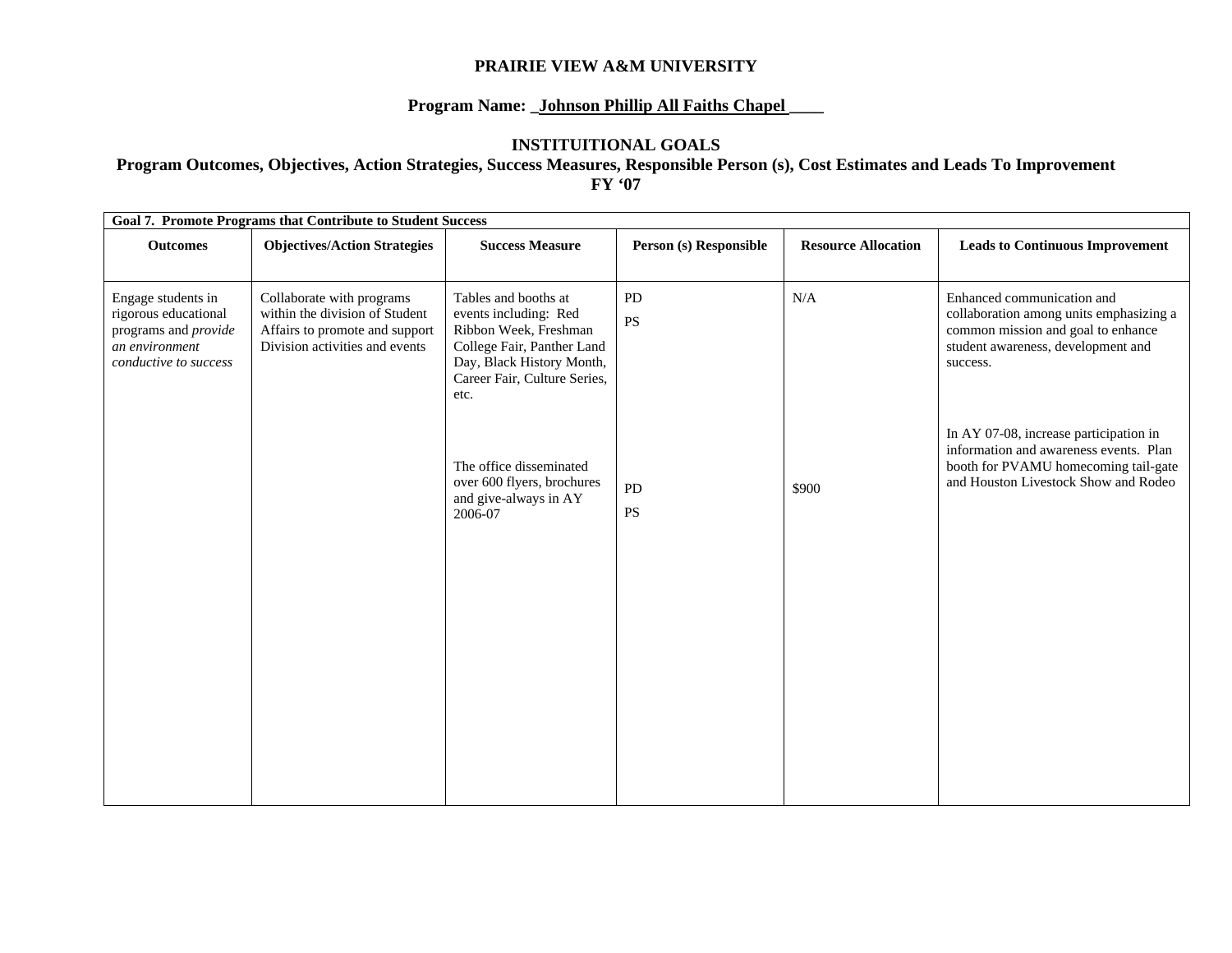## **Program Name: \_Johnson Phillip All Faiths Chapel \_\_\_\_**

#### **INSTITUITIONAL GOALS**

| <b>Goal 7. Promote Programs that Contribute to Student Success</b> |                                                                                                                                                                                |                                                                                                               |                        |                            |                                                                                                                                 |  |  |  |
|--------------------------------------------------------------------|--------------------------------------------------------------------------------------------------------------------------------------------------------------------------------|---------------------------------------------------------------------------------------------------------------|------------------------|----------------------------|---------------------------------------------------------------------------------------------------------------------------------|--|--|--|
| <b>Outcomes</b>                                                    | <b>Objectives/Action Strategies</b>                                                                                                                                            | <b>Success Measure</b>                                                                                        | Person (s) Responsible | <b>Resource Allocation</b> | <b>Leads to Continuous Improvement</b>                                                                                          |  |  |  |
| Improve the climate<br>for Diversity                               | Perform educational<br>diagnosticians assessments of<br>the full individual evaluation<br>data submitted by students<br>with a disability<br>Serve on University<br>Committees | In AY 06-07, based on the<br>educational diagnostician's                                                      | <b>PD</b><br>PS        | N/A                        | Compliance with University's legal<br>responsibility                                                                            |  |  |  |
|                                                                    |                                                                                                                                                                                | assessment of student<br>evaluation data, 175<br>faculty notification letters                                 |                        |                            | Enhanced the classroom environment for<br>student success. Student retention is<br>positively, yet indirectly impacted.         |  |  |  |
|                                                                    |                                                                                                                                                                                | and 19 staff letters were<br>written for students to<br>present to faculty as<br>confidential notification of |                        |                            | In AY 07-08, office will provide notices<br>for 100% of eligible undergraduate and<br>graduate students with a disability       |  |  |  |
|                                                                    |                                                                                                                                                                                | a disability and<br>recommended<br>accommodations                                                             |                        |                            | Improved access and opportunities for<br>student affairs in general and students<br>with disabilities in particular by offering |  |  |  |
|                                                                    |                                                                                                                                                                                | Create awareness and<br>consideration of the<br>disabled in planning                                          |                        |                            | a perspective of inclusion and tolerance<br>in the formation of campus policies,<br>activities and programs.                    |  |  |  |
|                                                                    |                                                                                                                                                                                | activities<br>In 2006-07, combined the<br>PD and PS served on at                                              |                        |                            | In AY07-08, at least 3 students with a<br>disability will participate in the opening<br>exercises of a university-wide event.   |  |  |  |
|                                                                    |                                                                                                                                                                                | least 4 different university-<br>wide committees.                                                             |                        |                            | Improved access and opportunities for<br>students with disabilities and contributes                                             |  |  |  |
|                                                                    | Perform outreach services                                                                                                                                                      | In AY06-07, one student<br>with a disability was asked                                                        | PD                     | N/A                        | to student recruitment<br>In AY07-08 participate in 100% college                                                                |  |  |  |
|                                                                    |                                                                                                                                                                                | to participate in the<br>opening exercises of a<br>university-wide event.                                     | <b>PS</b>              |                            | night requests. Target Hempstead,<br>Waller, Cypress-Fairbanks, Aldine and<br><b>Houston ISD</b>                                |  |  |  |
|                                                                    |                                                                                                                                                                                | In AY 06-07, the office<br>responded to 5 requests for<br>participation in evening<br>college night programs. |                        | \$1,000                    |                                                                                                                                 |  |  |  |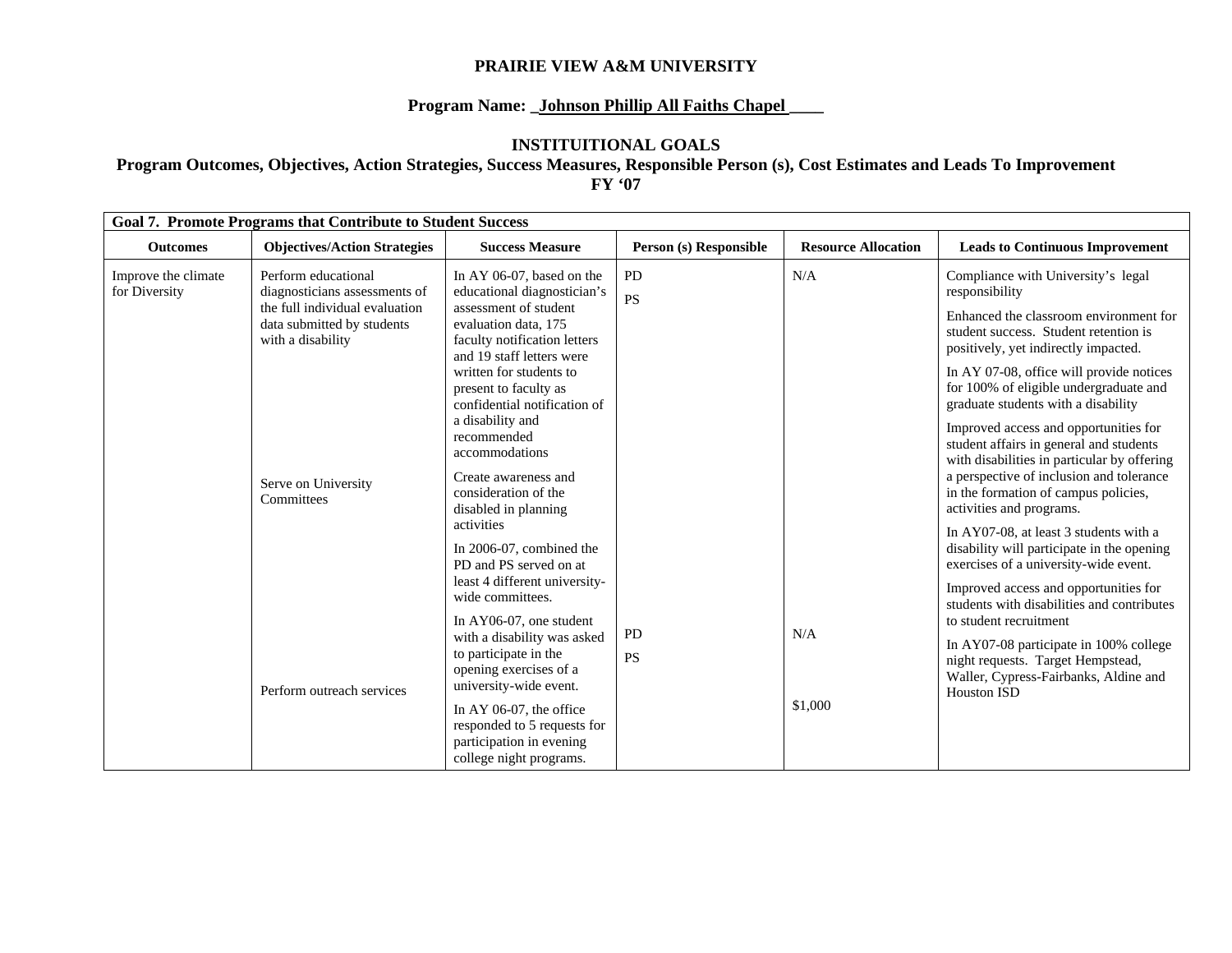# **Unit: Johnson Phillip All Faiths Chapel**

# **Assessment Cycles by Unit**

| Name of<br><b>Measure</b>         | <b>Report</b><br>Completed | <b>Targeted</b><br><b>Population</b>                         | <b>Type of Measure</b>             |                    | <b>Administrations</b><br><b>Period</b> |                | <b>Frequency</b> | Description/<br><b>Purpose</b> | <b>Where</b><br>Assessed/                          |                                                                        |                                 |
|-----------------------------------|----------------------------|--------------------------------------------------------------|------------------------------------|--------------------|-----------------------------------------|----------------|------------------|--------------------------------|----------------------------------------------------|------------------------------------------------------------------------|---------------------------------|
|                                   | Yes or No                  |                                                              | ${\bf Standardized} \\ {\bf Test}$ | National<br>Survey | <b>Local Survey</b>                     | Other: Specify | Past             | <b>Future</b>                  |                                                    |                                                                        | Location/<br>Format             |
| Example:<br><b>Student Survey</b> | Yes                        | Undergraduate<br>Candidates                                  |                                    |                    | X                                       |                |                  | F2007                          | In Semesters                                       | Student Self-Report of<br>Core Curriculum                              | By Program<br>$(Web - By 2007)$ |
| Example:<br>Student<br>Services   | Yes                        | Student Body                                                 |                                    |                    |                                         |                |                  | S2008                          | In Semesters                                       | Measures of critical<br>thinking, reading and<br>mathematics           | <b>TBD</b>                      |
| Chapel<br>Assessment<br>Survey    | Yes                        | Students,<br>Faculty,<br>Staff and<br>Chapel<br>participants |                                    |                    | $\mathbf X$                             |                | 2007             | 2010                           | Survey<br>issued at the<br>end of each<br>Semester | To evaluate<br>effectiveness<br><b>Chapel Services</b><br>and Programs | Web Base                        |